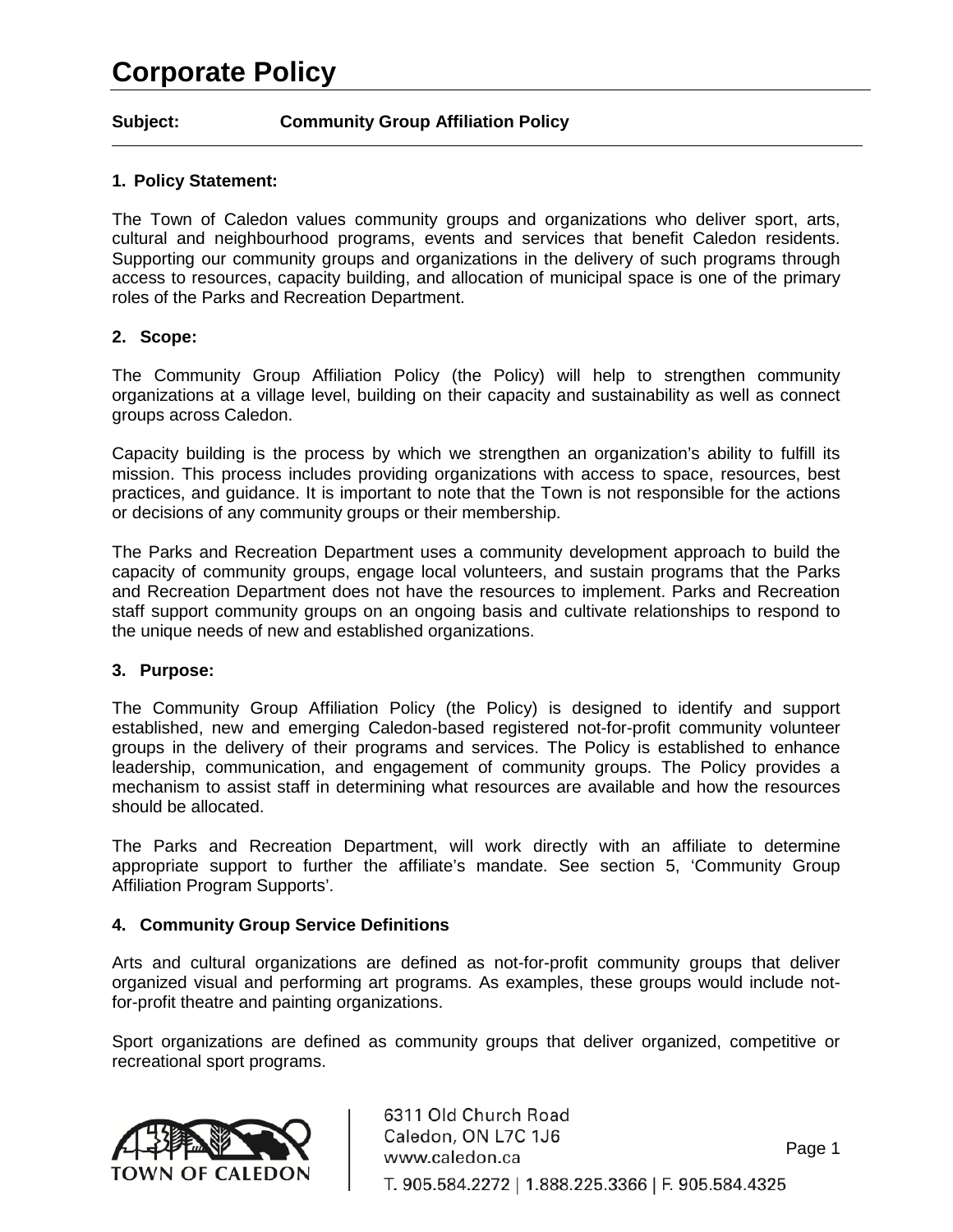Resident organizations are defined as community groups that deliver organized events or programs to a specific geographic community. As an example, these groups would include neighbourhood associations/organizations.

### **5. Community Group Affiliation Program Supports:**

The full list of supports outlined below varies on the availability of facility space, availability of staff liaison(s), status of affiliation applicants, the discretion of the Director of Parks and Recreation, and available department resources:

- **A.** Staff liaison(s) to assist Executive in an advisory capacity;
- **B.** Access to discounted Council-approved rates for use in Town-owned and Townadministered facilities;
- **C.** Information on provincial and federal funding resources and local opportunities including accessing Town of Caledon funding;
- **D.** Marketing and publicity assistance through the Parks and Recreation Community Organizations Directory, access to indoor display boards, outdoor signage and the Town's website at no cost;
- **E.** Discounted rates for Parks and Recreation Guide advertising;
- **F.** Cost sharing opportunities to deliver Town-partnered workshops, advisory and team meetings, community events;
- **G.** Access to priority booking of Town ice, pools, arena floor, outdoor sport fields in accordance with Council approved 'Facility Use' policy;
- **H.** Access to Town of Caledon meeting rooms (when available for public use) free of charge for up to one (1) monthly executive/board meeting dealing with the group only, one (1) annual general meeting attended by staff liaison(s), and one (1) advance registration date per program session (Fall/Winter and Spring/Summer) for sport groups and all other groups will receive free access to a Town facility for one event when booked through designated staff liaison(s). Maximum value on this benefit cannot exceed \$1200.00 per year.
- **I.** Opportunity to partner with the Parks and Recreation Department to establish service delivery arrangements to facilitate program development (for programs not currently offered by the department or established affiliates).

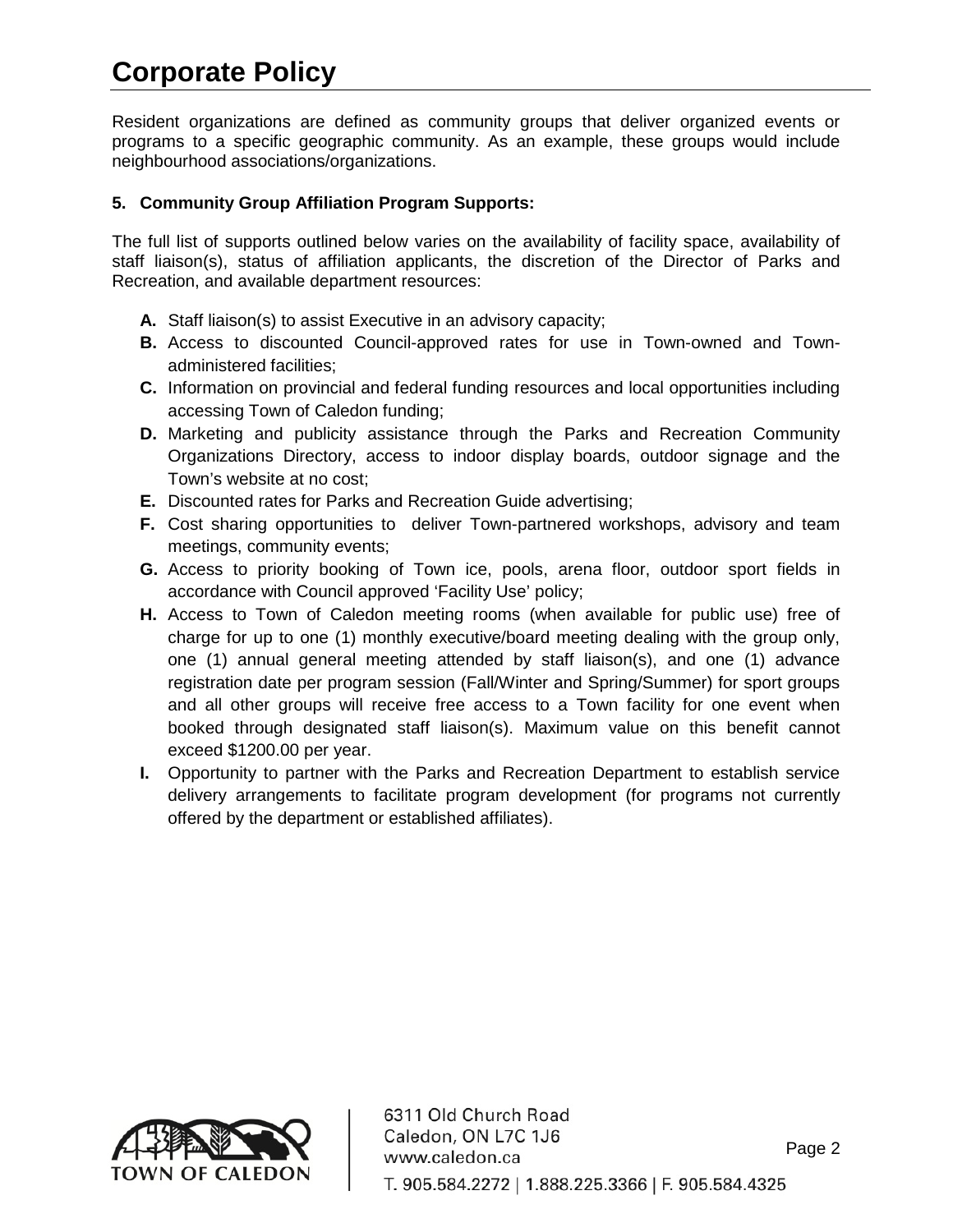## **6. Opportunities Specific to Unincorporated Groups:**

Unincorporated groups need to be supported in a different capacity than incorporated groups. To reflect this, the list below is specific to unincorporated groups, designed to facilitate groups through the incorporation process.

- **A.** Staff liaison(s) to assist with incorporation process, board development, development of by-laws, policies and procedures;
- **B.** Assistance in connecting and benchmarking with other community organizations;
- **C.** Provision of meeting space for executive meeting(s) at no charge (subject to availability and discretion of staff liaison);
- **D.** Opportunity to partner with the Parks and Recreation Department to establish service delivery arrangements to facilitate program development (for programs not currently offered by the department or established affiliates)
- **E.** Unincorporated Affiliated Group support is available for a maximum of 2 years unless otherwise approved by the Director of Parks and Recreation.

## **7. Opportunities Specific to Incorporated Groups:**

Incorporated groups are recognized by the Town as valuable partners in meeting community needs for organized programs, events and activities. To reflect the responsibility and commitment required to run an incorporated not-for-profit organization, the supports listed below will help groups foster their sport, recreation and/or culture mandate.

- **A.** Staff liaison(s) to assist executive/board in an advisory capacity;
- **B.** Access to Council-approved discounted rates for use in Town-owned and Townadministered sport facilities. Groups offering events and programs that overlap with the mandate of the Parks and Recreation department at the discretion of the Director of Parks and Recreation are eligible for a Council-approved subsidized rental rate;
- **C.** Information on municipal, provincial and federal funding resources;
- **D.** Marketing and publicity assistance through inclusion in the Parks and Recreation Community Organizations' Directory, access to indoor display boards, outdoor signage and the Town's website at no cost;
- **E.** 30% discounted rate for Parks and Recreation Guide advertising;
- **F.** Cost-sharing opportunities to deliver Town-partnered workshops, advisory and team meetings, community events;
- **G.** Access to priority booking of Town ice, pools, arena floor, outdoor sport fields in accordance with Council approved 'Facility Use' current policy;
- **J.** Access to Town of Caledon meeting rooms (when available for public use) free of charge for up to one (1) monthly executive/board meeting dealing with the group only, one (1) annual general meeting attended by staff liaison(s), and one (1) advance registration date per program session (Fall/Winter and Spring/Summer) for sport groups and all other groups will receive free access to a Town facility for one event when booked through designated staff liaison(s). Maximum value on this benefit cannot exceed \$1200.00 per year.

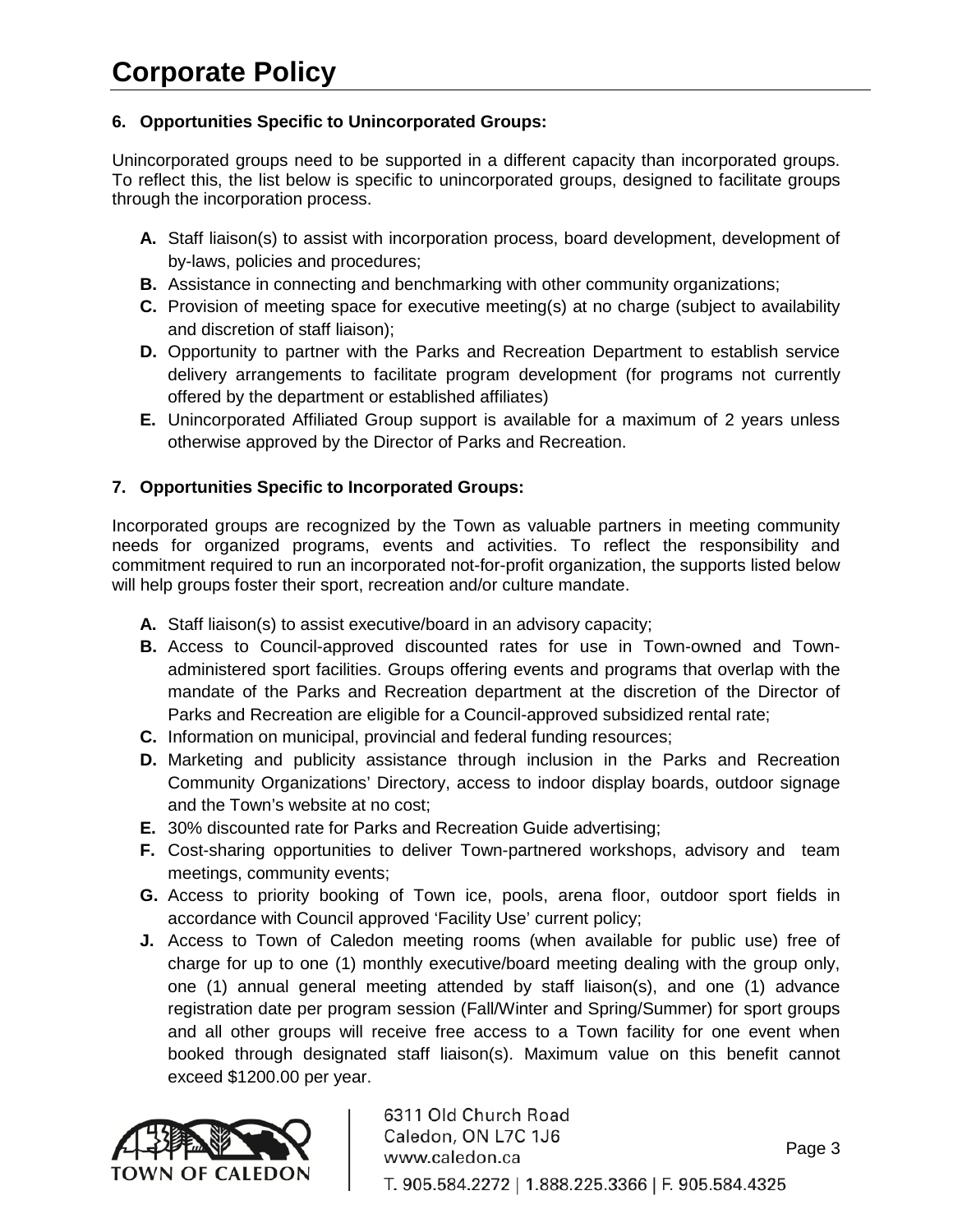- **H.** Opportunity to partner with the Parks and Recreation Department to establish new service delivery arrangements to facilitate program development (for programs not currently offered by the department or established affiliates).
- **I.** Appointed seat on a Town hosted Advisory Panel applicable to area of service (Arts and Culture, Resident Organizations and Sport. etc.) to provide input on Parks and Recreation Department operations; to meet annually.

## **8. Eligibility Criteria for Town of Caledon Community Group Affiliate Status:**

To be designated a Town of Caledon Community Group Affiliate, the group must meet the following criteria:

- **A.** Have a primary mandate to provide sport, recreation, cultural and/or social program, event or service that meet community needs that is not currently being met at time of application; with membership/participation open to Caledon residents.
- **B.** Have a documented mission and/or mandate statement.
- **C.** For incorporated groups, Articles of Incorporation confirming organization's status as not-for-profit or registered charitable organization, or confirmation of being a Charter member of a Provincial/National/International not-for-profit organization.
- **D.** Have a governance structure in place in the form of a volunteer Board of Directors and/or Executive Committee.
- **E.** Have a written constitution and by-laws and/or operating procedures establishing the framework of the organization's operations.
- **F.** Have financial records that are in accordance with Canadian Generally Accepted Accounting Principles, and where practical, annual financial statements.
- **G.** Comprehensive General Liability Insurance, certificate of insurance naming the Town as an additional insured submitted as required by the Town.

### **9. Caledon Residency Requirements:**

Community Group Affiliates must adhere to a minimum of 75% residency. A resident is defined as an individual who permanently resides in Caledon a minimum of six (6) months during the calendar year with the following exceptions:

- **A.** Community Groups that draw on membership within Peel Region, in order to build membership to sustain their programs and services, but do not exclude membership to Caledon residents at the discretion of the Director, Parks and Recreation. Requests for exception must be submitted in writing to the Town of Caledon Community Group Affiliate staff liaisons.
- **B.** The Parks and Recreation Department will consider an application for Community Group Affiliation if a community group's mandate does not meet the affiliation criteria but supports the vision, mission and goals of the Parks and Recreation Department. Requests for exception must be submitted in writing to the Town of Caledon Community Group Affiliate staff liaisons.

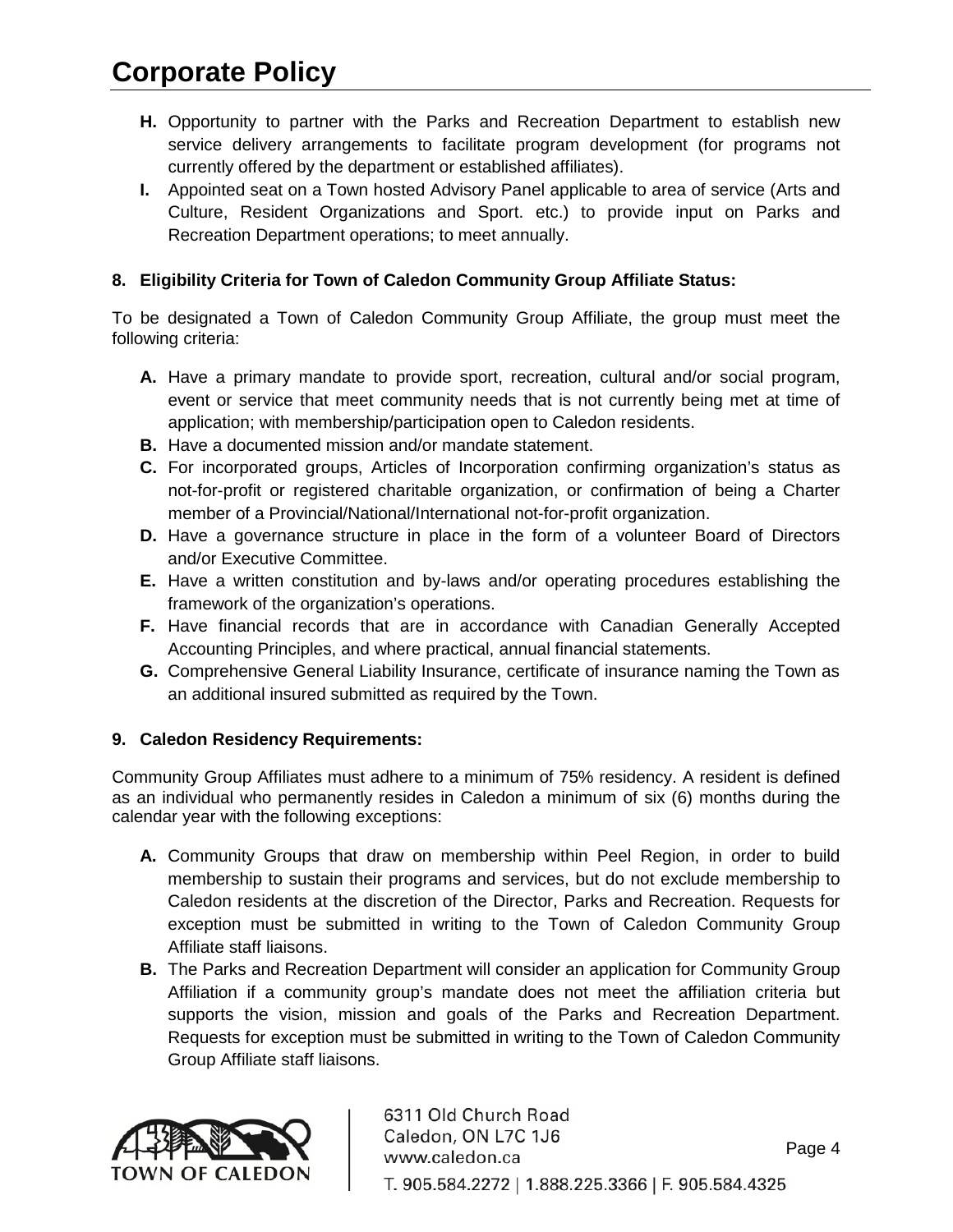## **10. Groups that are Ineligible for Affiliation:**

- **A.** Groups whose goals, purpose and/or objectives directly oppose the Corporation of the Town of Caledon.
- **B.** Political parties or other groups with a political or religious doctrine designed to persuade the public to adopt a particular view.
- **C.** National or provincial groups or organizations.
- **D.** Commercial groups or organizations.
- **E.** Groups that duplicate the services of other community groups, unless it can be shown that an existing Community Group Affiliate cannot meet the needs of residents and additional facilities/locations/groups are required.
- **F.** A group may be deemed ineligible or have their status and associated benefits changed if Caledon resident membership in the organization declines, or comprises a minority(less than 50%) of the group's total membership.

## **11. Application for Community Group Affiliate Designation:**

To be considered for the Community Group Affiliation Program, applications must be submitted with the following documentation:

- **A.** Mission statement and/or mandate of the organization;
- **B.** Where applicable, confirmation of Articles of Incorporation (Not-for-Profit) or Registration Letter verifying charitable status or charter membership of a Provincial/National/International not-for-profit organization;
- **C.** List of Board of Directors/Executive including names, addresses and telephone numbers (submitted to staff liaison after each Annual General Meeting);
- **D.** Contact telephone number/website/email address for public inquiries;
- **E.** A percentage breakdown of the group's membership by residency, signed by two authorized officers;
- **F.** Certificate of Insurance (reference: Section 7G);
- **G.** Schedule of programs, events and services the group currently provides or is planning on providing;
- **H.** Letter(s) of Agreement documents confirming the right to operate the program from a Provincial or National Governing body (as applicable);
- **I.** A complete financial statement of the previous operating year's expenditures and revenues, and a budget for the next operating year, signed by two authorized officers;
- **J.** Other information as required by the Parks and Recreation Department.

## **12. Approval of Affiliated Status:**

Applications for Community Group Affiliation will be approved by the Director, Parks and Recreation, or designate. Upon approval, all affiliated groups are required to sign an affiliation contract with the Town. This contract requires each group to adhere to the requirements and stipulations outlined in the Policy and any changes deemed necessary.

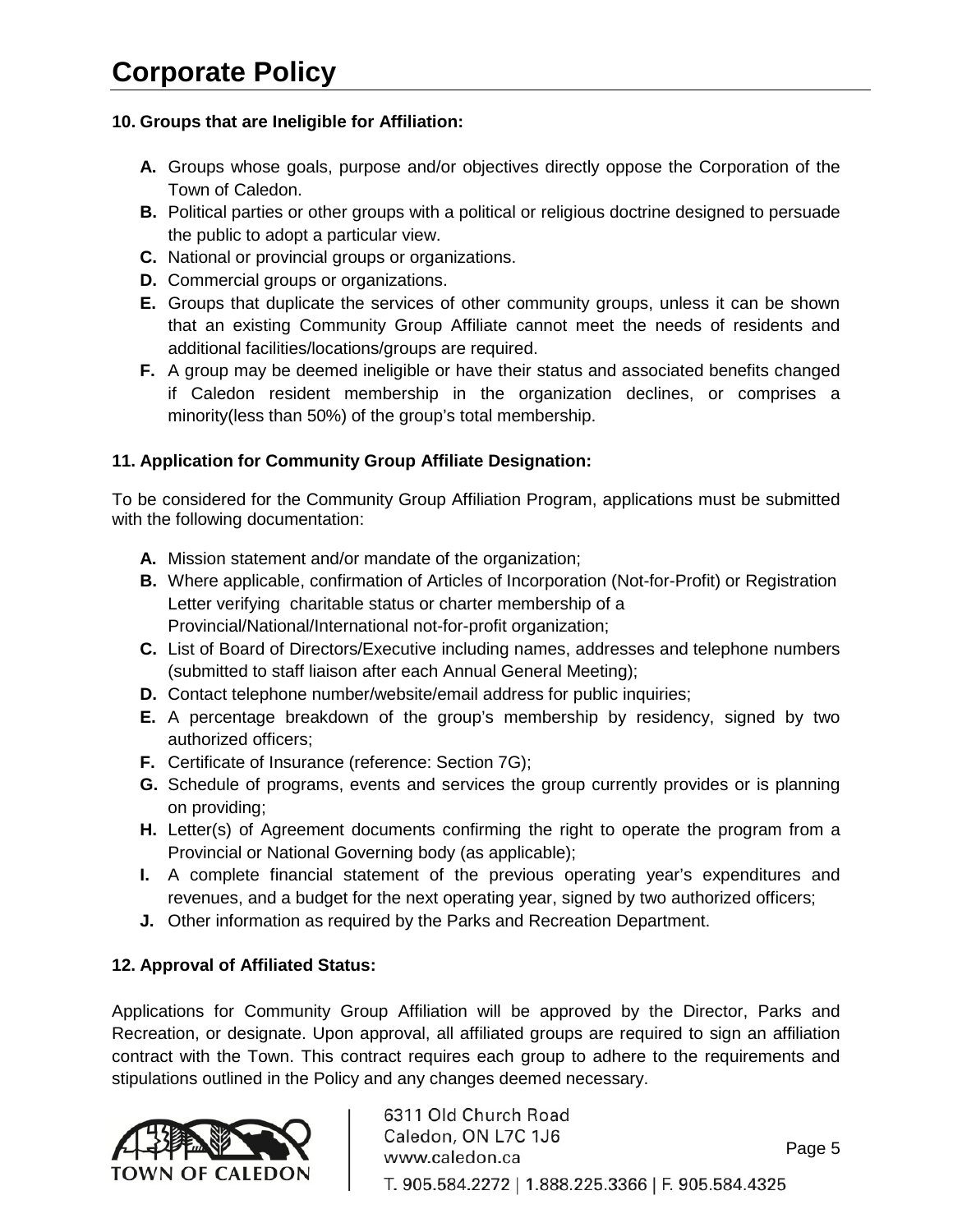Approvals for affiliation status are granted for a maximum of two years from the date of approval. Affiliated groups must re-apply to renew their status – approval is not guaranteed in subsequent years.

As a condition of approval, all outstanding debts to the Town must be paid in full or an agreement regarding retirement of the debt must be in place.

New groups and existing affiliated groups that require additional support in successfully adhering to the requirements of this policy may be offered Affiliated Group status on a probationary period. The staff liaison may attend the Board of Directors/Executive Board meetings of affiliated groups under probation in a non-voting capacity.

### **13. Priority Status for Facility Use**

Booking priority for facility usage is as follows for seasonal usage, as per the Facility Use Policy;

- **A.** Town of Caledon programs, events and activities
- **B.** Affiliated Youth Groups
- **C.** Affiliated Adult Group
- **D.** Boards of Education and Schools
- **E.** Resident/Private Groups
- **F.** Commercial Organizations
- **G.** Non-Residents

#### **14. Affiliated Group Responsibilities:**

- **A.** Strictly adhere to the guidelines outlined in the Policy;
- **B.** Ensure all members/participants adhere to the Town's policies and procedures outlined in the rental permit's Terms and Conditions (located on the back page of the permit);
- **C.** Provide immediate notice to the Parks and Recreation Department staff liaison of any changes in the group's executive/board or constitution;
- **D.** Maintain up-to-date membership lists;
- **E.** Provide the Town with an updated insurance certificate prior to policy expiration date, where applicable;
- **F.** Respect the intent of the Town of Caledon Facility Use Policy and comply with the booking and cancellation requirements and deadlines;
- **G.** Submit an application to renew affiliation before the end of the two year term;
- **H.** Promote and build the sport, recreation and culture environment of Caledon in a climate of mutual respect, transparency, fairness and open communication.

#### **15. Town Responsibilities:**

The Town of Caledon reserves the right to request additional information at any time, act as a liaison for the group, be present at the Annual General Meeting and monthly meetings if